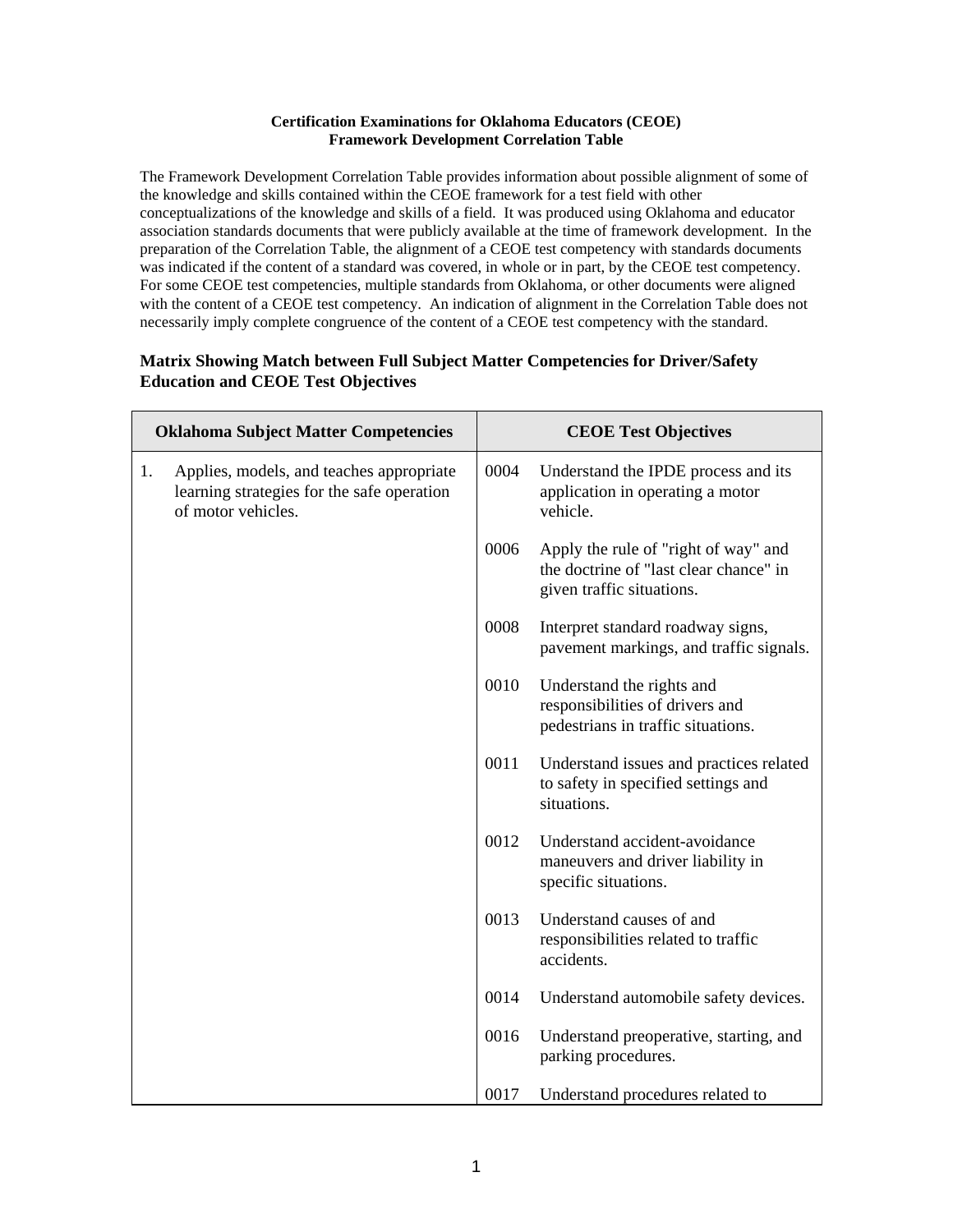| <b>Oklahoma Subject Matter Competencies</b> |                                                                                                                                                                   | <b>CEOE Test Objectives</b> |                                                                                                                                                                                           |
|---------------------------------------------|-------------------------------------------------------------------------------------------------------------------------------------------------------------------|-----------------------------|-------------------------------------------------------------------------------------------------------------------------------------------------------------------------------------------|
|                                             |                                                                                                                                                                   |                             | braking techniques, maintaining<br>directional control, and determining<br>and maintaining a safe following<br>distance.                                                                  |
|                                             |                                                                                                                                                                   | 0018                        | Understand procedures for turning,<br>passing, changing lanes, and signaling.                                                                                                             |
|                                             |                                                                                                                                                                   | 0019                        | Understand defensive driving<br>techniques.                                                                                                                                               |
|                                             |                                                                                                                                                                   | 0020                        | Understand techniques for driving in<br>various situations and environments.                                                                                                              |
|                                             |                                                                                                                                                                   | 0022                        | Understand instructional settings and<br>strategies in driver education.                                                                                                                  |
|                                             |                                                                                                                                                                   | 0023                        | Understand materials and teaching aids<br>commonly used in driver and safety<br>education programs, and procedures for<br>providing driving instruction to<br>students with disabilities. |
| 2.                                          | Understands the social and emotional<br>forces that influence the psychological<br>makeup of young drivers and how these<br>forces affect their driving behavior. | 0002                        | Understand physical and psychological<br>factors that affect the operation of a<br>motor vehicle (including psychological<br>make-up of young drivers).                                   |
|                                             |                                                                                                                                                                   | 0003                        | Understand drug use and its<br>implications for operating a motor<br>vehicle.                                                                                                             |
| 3.                                          | Understands basic driving maneuvers<br>including the universal concepts of<br>defensive driving.                                                                  | 0004                        | Understand the IPDE process and its<br>application in operating a motor<br>vehicle.                                                                                                       |
|                                             |                                                                                                                                                                   | 0006                        | Apply the rule of "right of way" and<br>the doctrine of "last clear chance" in<br>given traffic situations.                                                                               |
|                                             |                                                                                                                                                                   | 0010                        | Understand the rights and<br>responsibilities of drivers and<br>pedestrians in traffic situations.                                                                                        |
|                                             |                                                                                                                                                                   | 0011                        | Understand issues and practices related<br>to safety in specified settings and<br>situations.                                                                                             |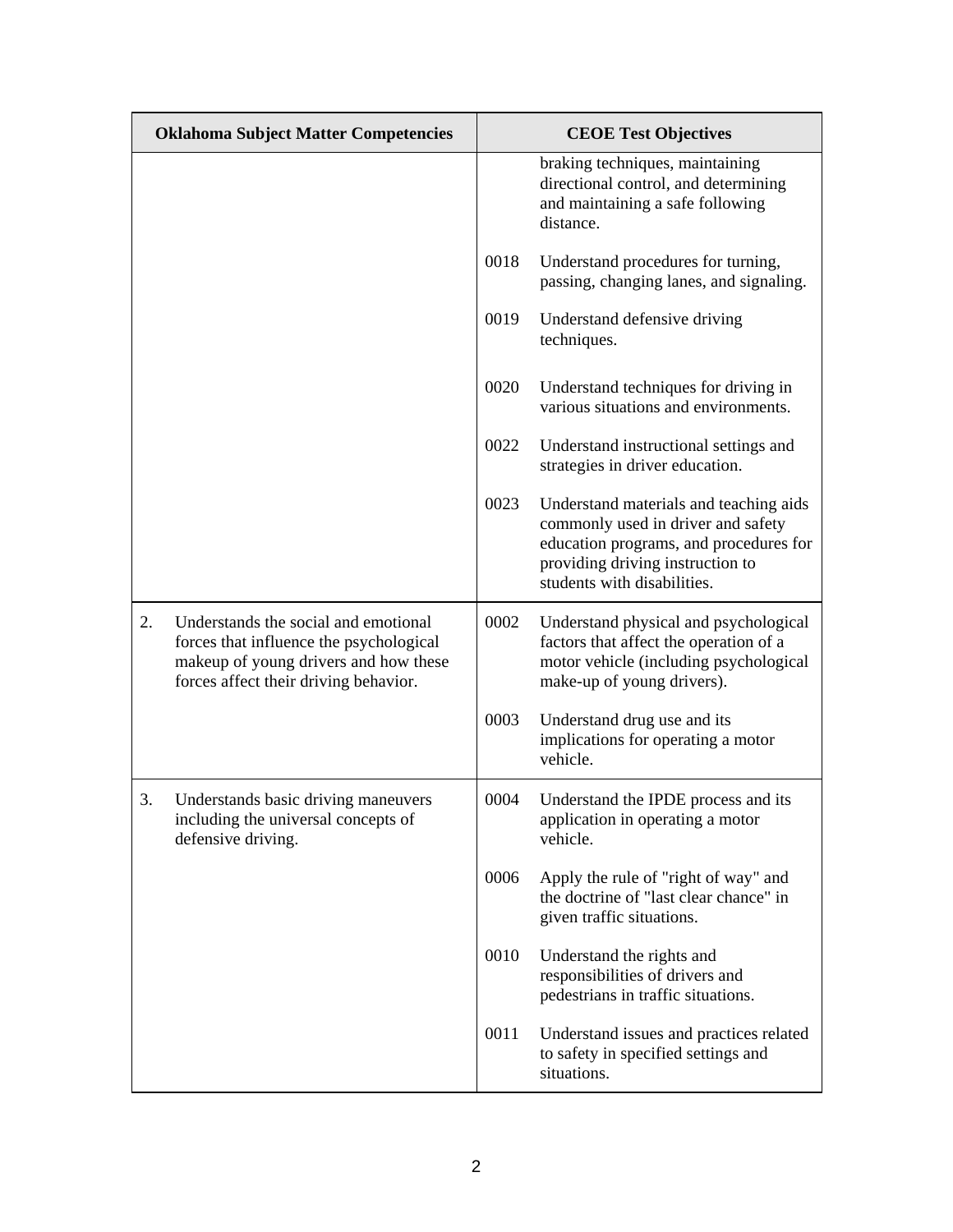| <b>Oklahoma Subject Matter Competencies</b> |                                                                                                                        | <b>CEOE Test Objectives</b> |                                                                                                                                                              |
|---------------------------------------------|------------------------------------------------------------------------------------------------------------------------|-----------------------------|--------------------------------------------------------------------------------------------------------------------------------------------------------------|
|                                             |                                                                                                                        | 0012                        | Understand accident-avoidance<br>maneuvers and driver liability in<br>specific situations.                                                                   |
|                                             |                                                                                                                        | 0016                        | Understand preoperative, starting, and<br>parking procedures.                                                                                                |
|                                             |                                                                                                                        | 0017                        | Understand procedures related to<br>braking techniques, maintaining<br>directional control, and determining<br>and maintaining a safe following<br>distance. |
|                                             |                                                                                                                        | 0018                        | Understand procedures for turning,<br>passing, changing lanes, and signaling.                                                                                |
|                                             |                                                                                                                        | 0019                        | Understand defensive driving<br>techniques.                                                                                                                  |
|                                             |                                                                                                                        | 0020                        | Understand techniques for driving in<br>various situations and environments.                                                                                 |
| 4.                                          | Understands the physical laws of nature<br>and the statutory laws that govern the safe<br>operation of motor vehicles. | 0001                        | Apply laws involving the interaction of<br>natural forces to the operation of a<br>motor vehicle (e.g., Newton's Third<br>Law).                              |
|                                             |                                                                                                                        | 0006                        | Apply the rule of "right of way" and<br>the doctrine of "last clear chance" in<br>given traffic situations.                                                  |
|                                             |                                                                                                                        | 0007                        | Understand rules and regulations<br>related to operator's licenses, vehicle<br>ownership, and traffic violations.                                            |
|                                             |                                                                                                                        | 0008                        | Interpret standard roadway signs,<br>pavement markings, and traffic signals.                                                                                 |
|                                             |                                                                                                                        | 0009                        | Understand types and functions of<br>automobile insurance in Oklahoma<br>(including mandatory and optional<br>coverage).                                     |
|                                             |                                                                                                                        | 0010                        | Understand the rights and<br>responsibilities of drivers and<br>pedestrians in traffic situations.                                                           |